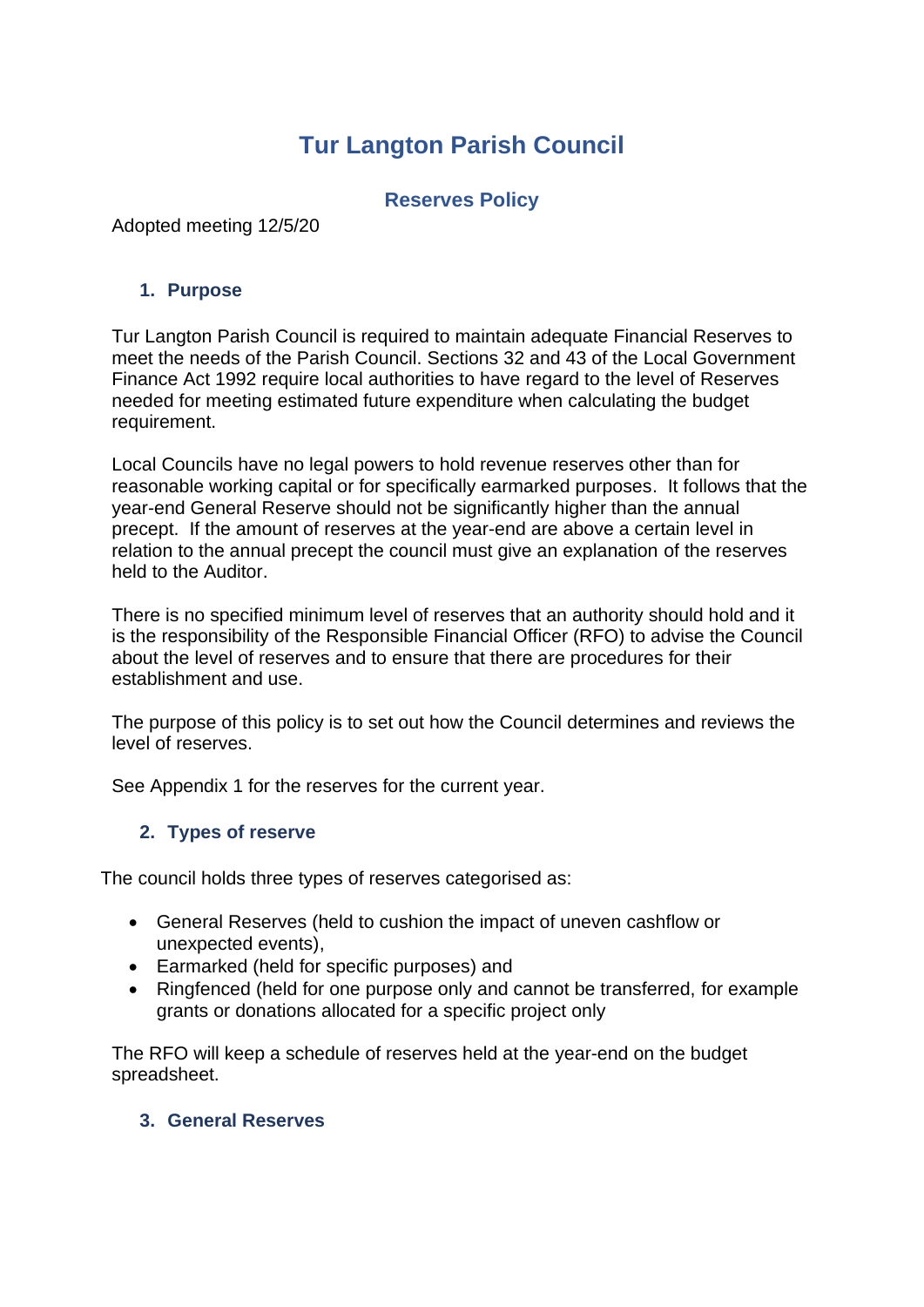General Reserves do not have any restrictions as to their use. These reserves can be used to smooth the impact of uneven cash flows, offset budget requirements if necessary or can be held in case of unexpected events or emergencies.

The primary means of building the General Reserve is through an allocation in the annual budget.

Approval of the full council is required to move funds from the General Reserve.

The level of financial reserves held by the council will be agreed by the council during the discussions held regarding the setting of the budget for the next financial year.

The Joint Panel on Accountability and Governance (JPAG) Practitioners' Guide advises that the generally accepted recommendation with regard to the appropriate minimum level of a Smaller Authority's General Reserve is that this should be maintained at between three and twelve months Net Revenue Expenditure (where Net Revenue Expenditure (subject to any planned surplus or deficit) is effectively Precept less any Loan Repayment and/or amounts included in the Precept for Capital Projects and transfers to Earmarked Reserves). The Leicestershire and Rutland Association of Local Councils has advised (verbally) that a council the size of Tur Langton Parish Council should aim to hold 75% (9 months) of Net Revenue Expenditure as a General Reserve.

#### **4. Earmarked Reserves**

Earmarked Reserves will be established on a "needs" basis in line with anticipated requirements to meet known or predicted liabilities.

Earmarked Reserves must be reviewed and / or established by the council at the annual budget setting meeting.

Expenditure from earmarked reserves can only be authorised by the full council at a Parish Council meeting.

Reserves should not be held to fund ongoing expenditure. This would be unsustainable, as at some point the reserves would be exhausted. If reserves are used to meet short term funding gaps, they must by replenished in the following year. However earmarked reserves that have been used to meet a specific liability would not need to be replenished, having served the purpose for which they were originally established.

The council may hold Earmarked Reserves in the following categories:

• Carry forward of underspend, where some expenditure is budgeted for projects but not spent in that financial year. Reserves are used as a mechanism to carry forward these resources.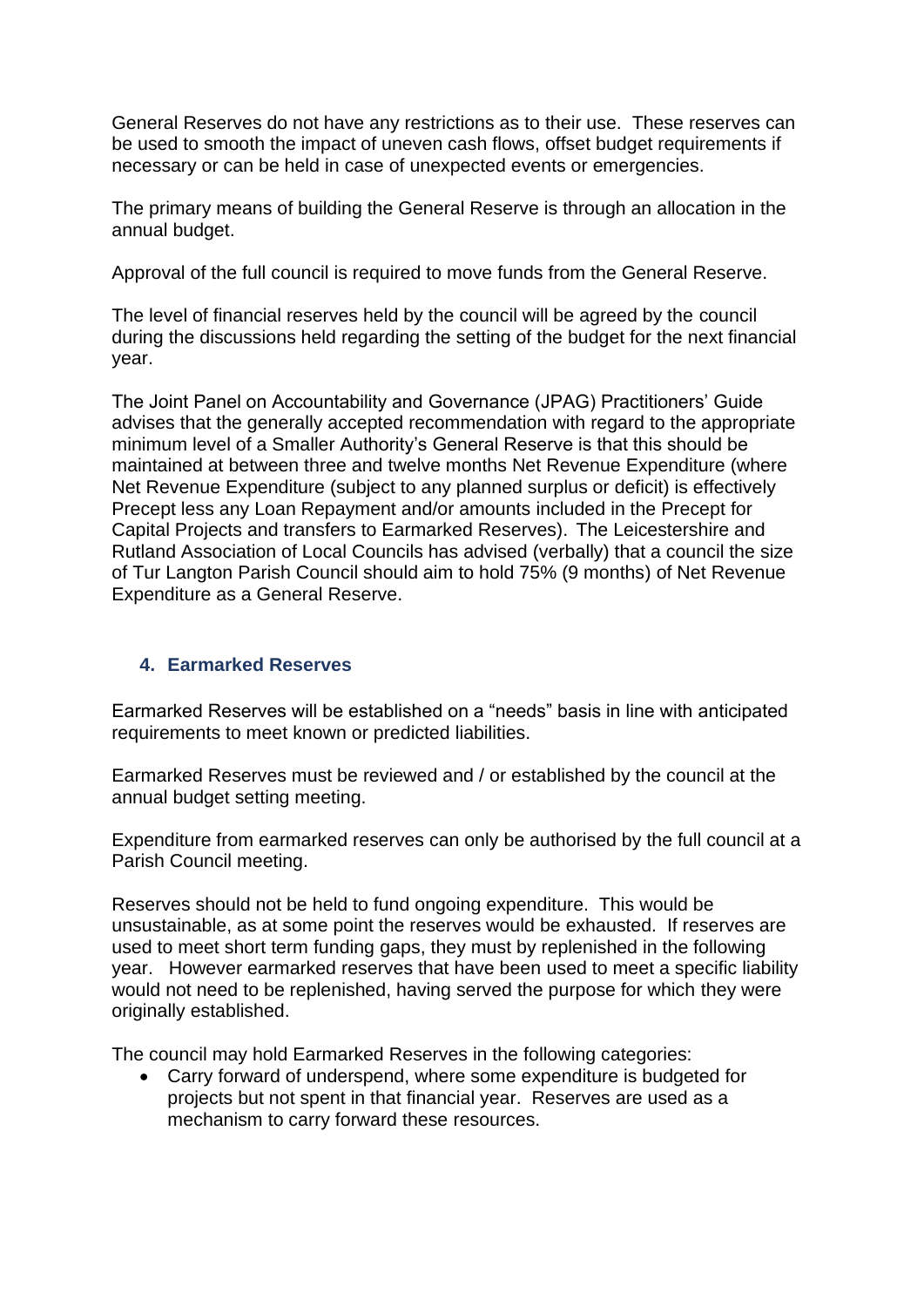• Reserves built up over a time period, for example, to pay for an election. The setting aside of funds over a period of time to meet known future expenditure reduces the impact of meeting the full expenditure in one year.

#### **5. Ringfenced Reserves**

These are funds that cannot be used for any other purpose for example donations, grants or loans for a specific purpose

#### **6. Review of this policy**

This policy will be reviewed annually at the budget setting meeting and may be subject to review during the financial year in any review of the budget.

This policy was reviewed and adopted at the meeting on 12/5/20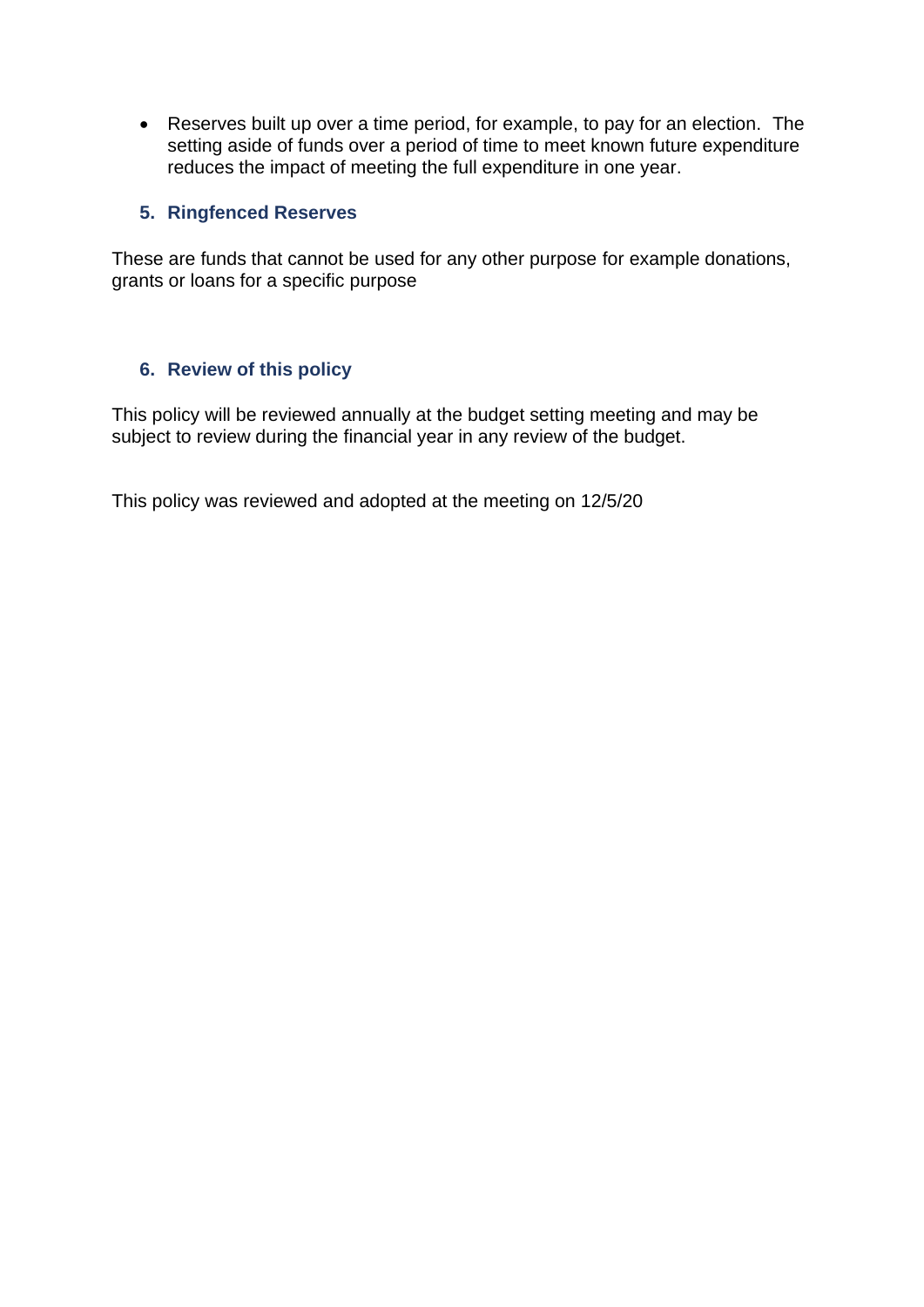## Appendix 1 - Reserves in budget for 2020/2021

The budget has been revised following the end of the financial year 19/20 to reflect the actual balances carried over. (Revised budget for review at meeting May 2020)

#### **General Reserve**

The precept for 20/21 is set at £9,198. Deducting the amounts included in the precept for transfer to Earmarked Reserves (Election £285 and Village Signs £270) and the loan repayment of £3,343.74 gives Net Revenue Expenditure of £5,299.26. 75% of this is £3974.45. The budget for 20/21 gives a General Reserve of £3,241. The council is aware that there is a shortfall and will work towards increasing the General Reserves in future budgets.

#### **Earmarked Reserves**

### **Ringfenced Reserve**

**Memorial Garden** - Tur Langton Parish Council received a donation of £478.16 towards a Memorial Garden at the Village Hall. This is held as a Ringfenced Reserve to be used once the renovation of the Village Hall has been completed.